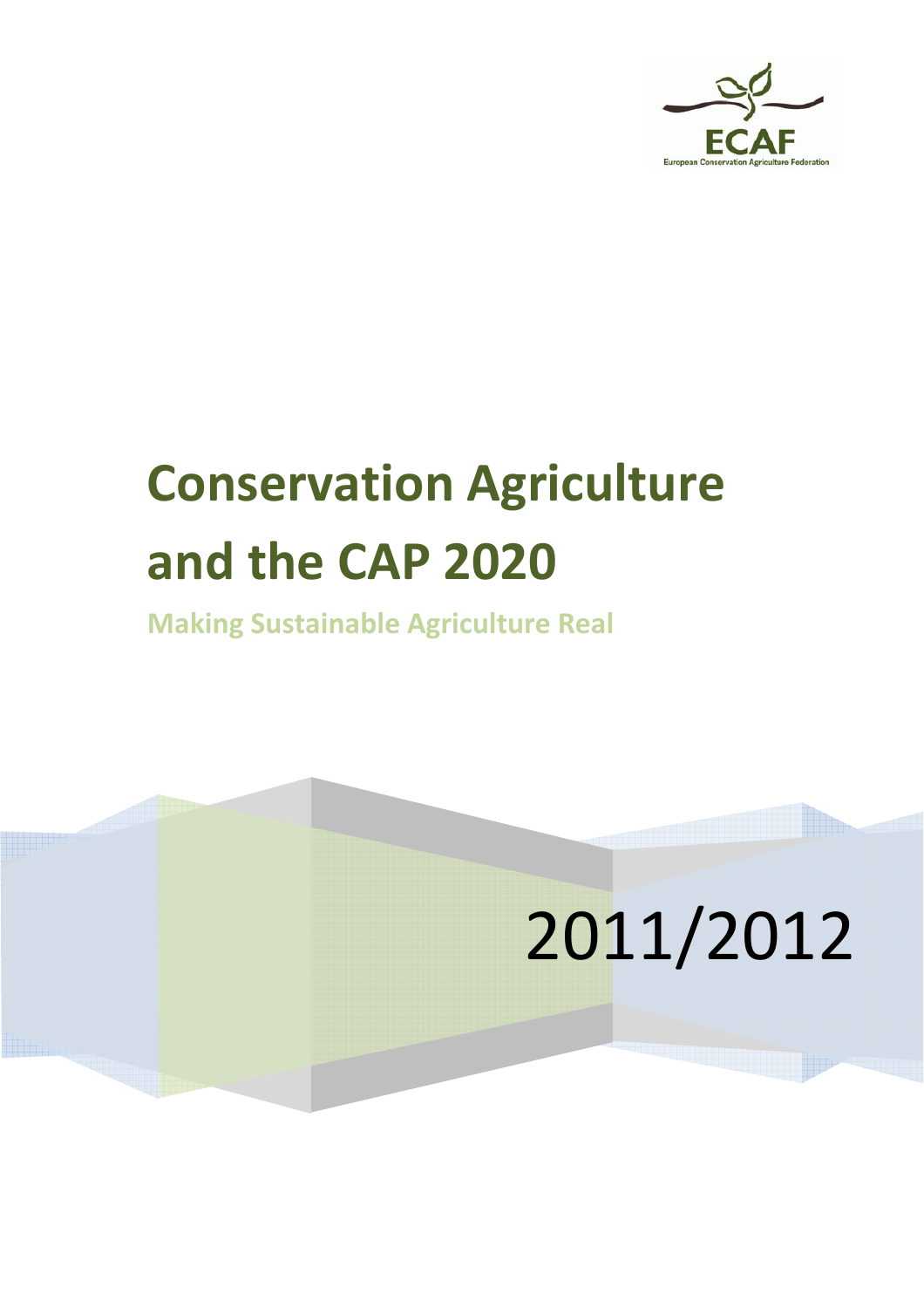### **1. Introduction and justification**

Europe is about to redefine its Common Agriculture Policy (CAP) for the near future. The question is whether this redefinition is more a fine-tuning of the existing CAP or whether thorough changes can be expected. Looking back to the last revision of CAP the most notable change is, undoubtedly, the concern about EU and global food security. The revival of the interest in agricultural production already became evident during the Health Check as a consequence of climbing commodity prices in 2007/08. It is therefore no surprise that "**rising concerns regarding both EU and global food security**" is the first topic to appear in the list of justifications for the need for a CAP reform. Other challenges mentioned in this list such as **sustainable management of natural resources**, **climate change and its mitigation**, **improvement of competitiveness** to withstand globalization and rising **price volatility,** etc. while not new are considered worthwhile enough to be maintained and reappraised.

Referring to the concepts of the *EU 2020 Strategy*, the Commission wants CAP to contribute to the *Smart Growth* by increasing resource efficiency and improving competitiveness, to *Sustainable Growth* by maintaining the food, feed and renewable production base and to *Inclusive Growth* by unlocking economic potential in rural areas. In its communication to the European Parliament, the Council, the European Economic and Social Committee and the Committee of the Regions, the European Commission defines 3 general objectives for the future CAP:

- Objective 1: Viable food production
- Objective 2: Sustainable management of natural resources and climate action
- Objective 3: Balanced territorial development

Figure 1 shows a detailed summary of the objectives of the EU Commission proposal for the new CAP 2020. Viable food production, in simple terms, means that EU farmers are given the means to produce the same or even more food at lower cost to meet the growing demand of food, feed, fibre and biofuels and competition from a globalized world market, while consumers can buy food at acceptable prices and quality. Sustainable management of natural resources and climate action means matching agricultural production with the simultaneous protection of soil, water, biodiversity, etc., and demands that agriculture contributes to the mitigation of greenhouse gases. Finally, balanced territorial development includes the maintenance of the diversity of production and that, despite severe natural constraints, especially in terms of soils and climate, agricultural activity is guaranteed which only seems viable through the adoption of low cost and probably extensive production systems.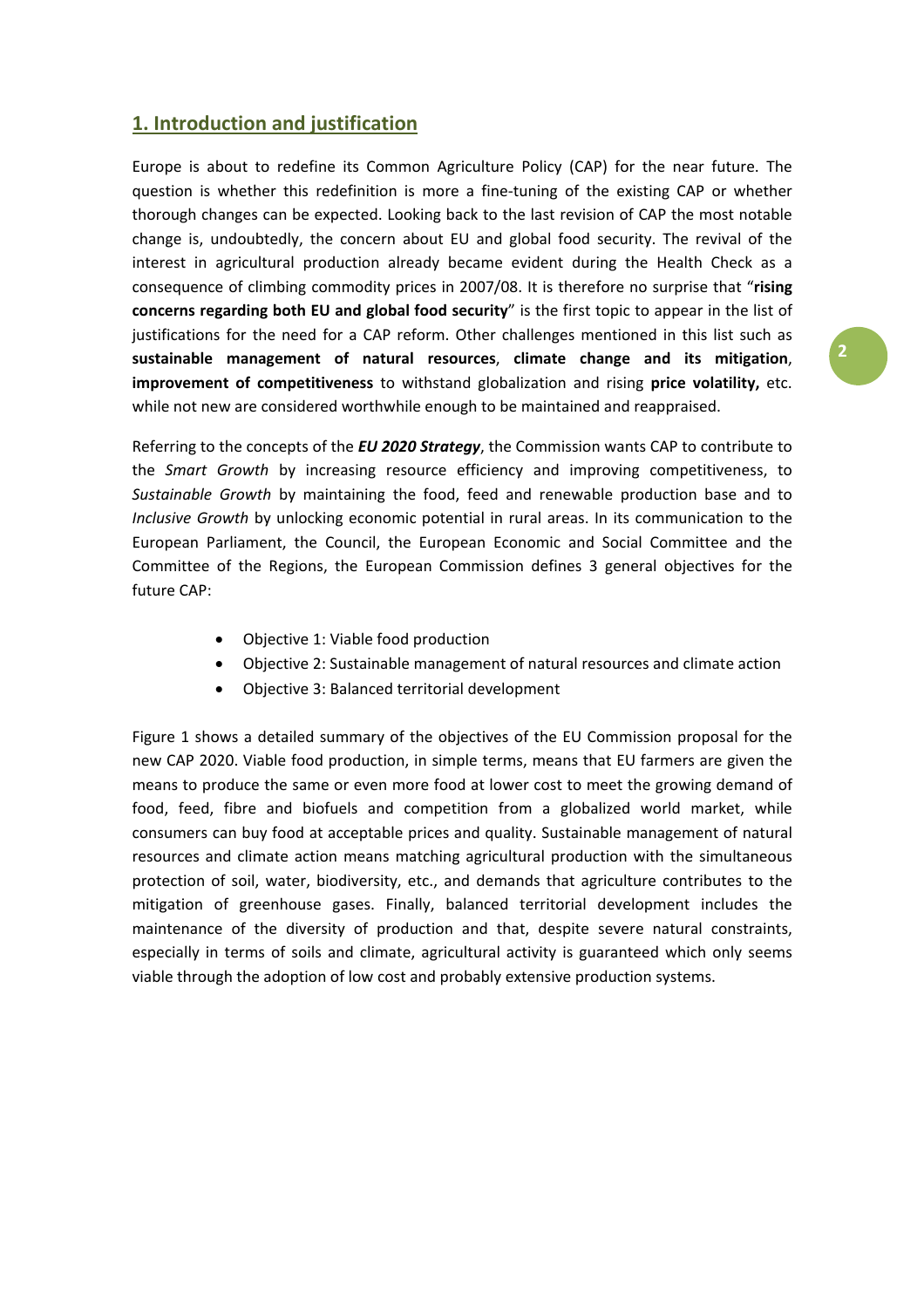

Figure 1: Main objectives to be met by the revision of the Common Agricultural Policy (CAP)

The Sustainable Crop Production Intensification approach proposed by the Plant Production and Protection Division (AGP) of the Food and Agriculture Organization of the United Nations focuses on the need to feed a growing population while coping with an increasingly degraded environment and uncertainties resulting from climate change. This concept provides "opportunities for optimizing crop production per unit area, taking into consideration the range of sustainability aspects including potential and/or real social, political, economic and environmental impacts". But what does this mean in practice and how can the proposed CAP 2020 objectives be made compatible?

At the moment, the EU Commission is about to adjust the direction of EU agriculture towards sustainability, in its holistic sense. In the prescient words of a farmer from Iowa (anon.) "Sustainability is a journey, not a destination". It also appears to be the search for the best compromise between the different dimensions of sustainability, which are economy, ecology and community (farmers and consumers). Today, in commercial farming there probably will be no single production system that can claim to be the "sustainable system". Obviously, the definition of the aforementioned best compromise depends on the priorities established. With regard to priorities defined in the revision of the CAP, what requirements should agricultural production systems meet to provide not only the optimal but the best solution?

In practical terms these requirements should be productive with regard to total production per unit land area. They are expected to be resource efficient, which means to produce more with less, primarily with regard to soil and water, but also other inputs such as fertilizers, plant protection products, energy and labour. The realisation of these two goals would not only contribute to competitiveness and economic sustainability but would also enhance environmental protection and biodiversity. Furthermore, sustainable production systems have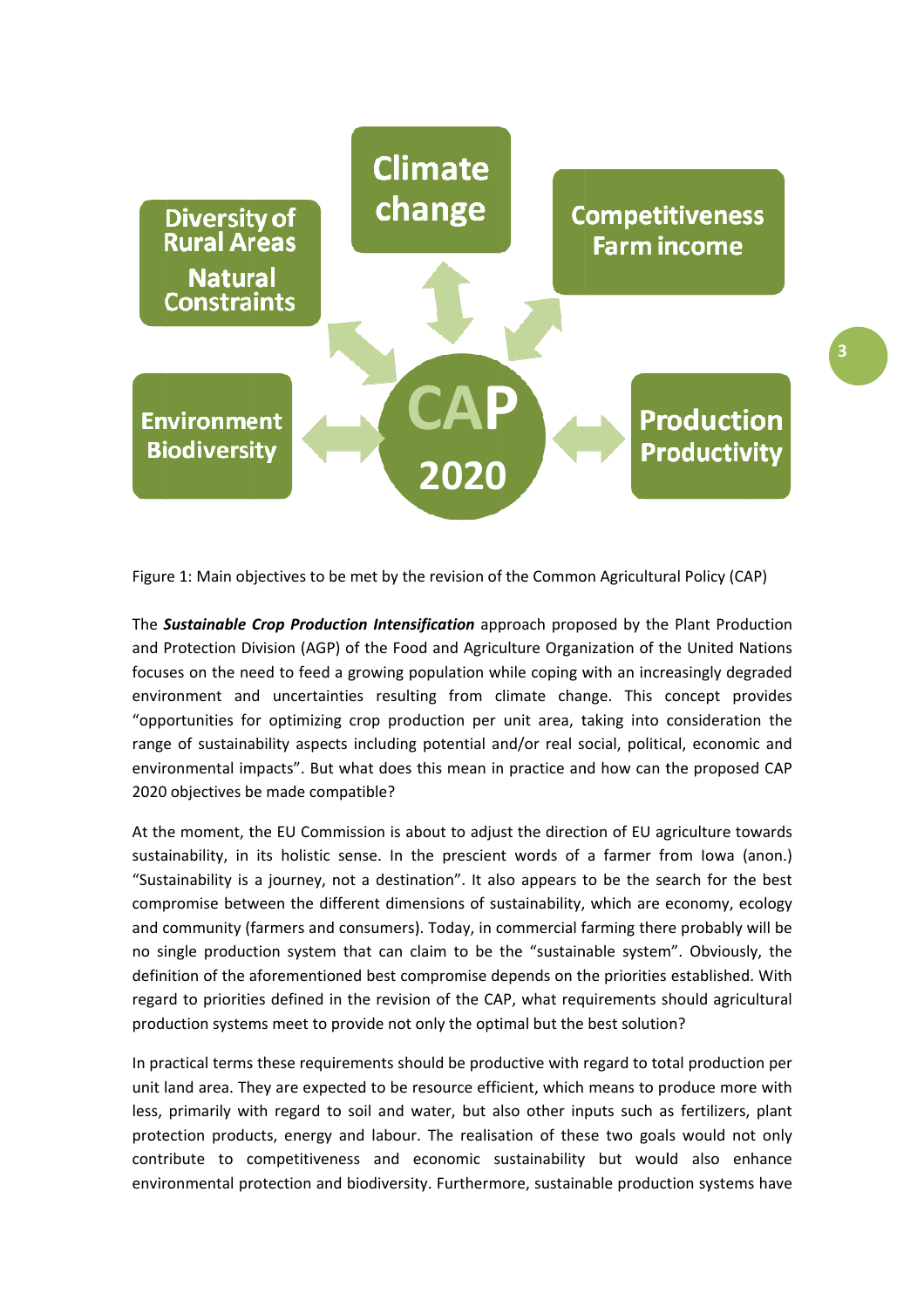to reduce as much as possible off‐site transport of soil and water and the nutrients and plant protection products contained in eroded sediments and surface runoff. Diversity and maintenance of agricultural activity in less favoured regions is only achievable if production systems are competitive in terms of cost.

A concurrent approach to realise all the objectives outlined in the Communication from the Commission "The CAP towards 2020" requires a production process which respects natural conditions and uses available knowledge and technology to optimise production, while enhancing and improving the environment and the production base for future generations. This is the true meaning of agricultural sustainability and *Sustainable Crop Production* **Intensification** and is reflected in the concept of Conservation Agriculture (CA). Figure 2 resumes the basic principles of this concept which are a) minimal soil disturbance, b) permanent soil cover and c) crop diversity in the form of well balanced and wide crop rotations.



Figure 2: Principles of Conservation Agriculture (CA)

The adoption of these principles in locally adapted production systems for the growth of annual and perennial crops, pastures and forages, together with good quality seeds and optimally integrated nutrient, water and pest management, would realise the goals outlined in the revision of CAP by:

- providing similar or even higher yields through improvements in soil structure, organic matter and overall soil fertility;
- lowering production costs through reduced inputs of energy, labour and machinery in the short and long term, and fertilizers, water and pesticides in the medium and long term, thus raising related productivity and efficiency
- mitigating  $CO<sub>2</sub>$  emissions through reduced fuel consumption and sequestration of atmospheric carbon into soil organic matter, and reducing  $N_2O$  and  $NH_4$  emissions through reduced use of mineral nitrogen and improved soil drainage;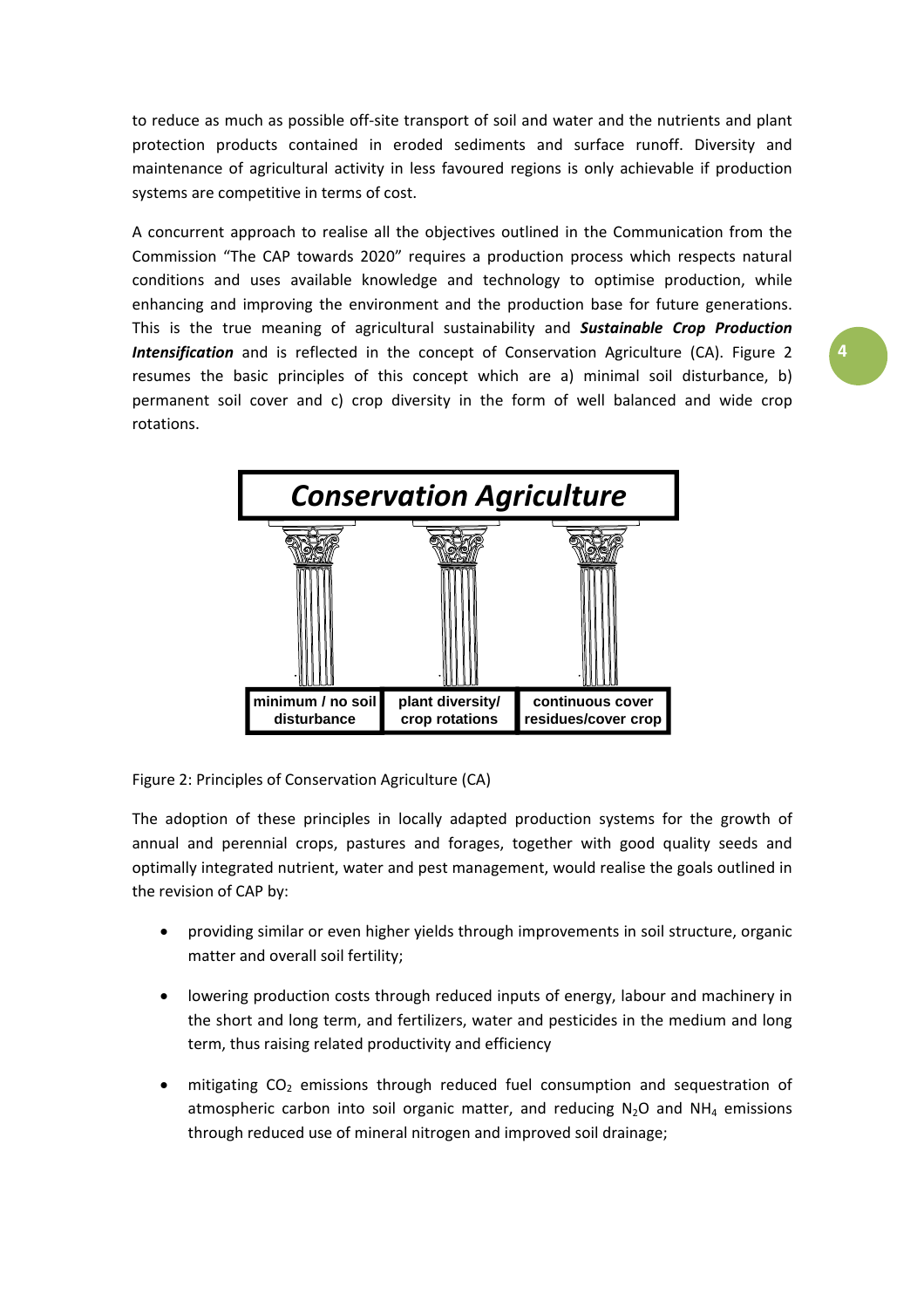- reducing runoff and erosion through better soil aggregate stability and improved water infiltration, and protective cover of the soil by crops and/or crop residues;
- diminishing off-site damage of infra-structures and pollution of water bodies through less runoff with a much reduced sediment load;
- maintaining in‐field and off‐site biodiversity through the absence of destructive soil disturbance, protective soil shelter and less off‐site transport of contaminants;
- maintaining the diversity of rural landscape through enhanced crop and species diversity and cover crops;
- maintaining less favoured rural areas under production through adoption of economically and environmentally viable production methods.

The characteristics of locally adapted CA production systems together with the rational and responsible use of external inputs will optimize crop yields, farm income, competitiveness and (bio)diversity, and minimize any negative ecological impacts associated with intensive farming. The use of herbicides to facilitate weed control and soil cover management is an option to reduce production costs and to avoid the aforementioned negative effects associated with soil tillage, including the stimulation of further weed emergence and spread. There is no evidence of an increase in the use of herbicides under CA systems when compared to conventional tillage farming. Instead, there is a shift in application timing and towards the use of contact herbicides. The latter are less persistent in the environment than the more frequently used residual herbicides in conventional farming. In countries such as Canada (Blackshaw and Harker, 2010) and Australia (Crabtree, 2010), which have agroecological conditions similar to Europe, herbicide use per tonne of output is lower in CA systems with integrated weed management than in conventional tillage farming.

When CA systems are adopted over large areas, it is possible to harness much needed environmental services such as clean water, erosion control, carbon sequestration, reduced GHG emissions, reduced risks of floods and drought, biodiversity protection, etc. that have heretofore not been fully possible with conventional intensive tillage‐based agricultural land uses in Europe (Kassam, 2010). Thus, CA principles and systems would provide a solid bridge between the two Pillars of CAP and make cross-compliance environmentally and financially meaningful on an EU‐wide basis. Adoption of CA will also provide a foundation for developing environmental service schemes such as carbon sequestration and trading, clean water provision, soil erosion control, and biodiversity enhancement etc. in which incentives and payments can be linked to specific production systems and services. Such schemes exist elsewhere such as in Canada where a cap and trade scheme, started in 2007, enables regulated industries to purchase carbon offsets from agriculture sector based on a CA(no‐till) production protocol adopted by farmers.

Today CA is practiced on some 124Mha around the world (www.fao.org/ag/ca)across all continents and in all agroecologies, with some 50% of the area located in the developing world. The spread of CA has been increasing at annual rate of 7 Mha during the past decade. This widespread adoption of CA is direct proof of its viability and sustainability, especially in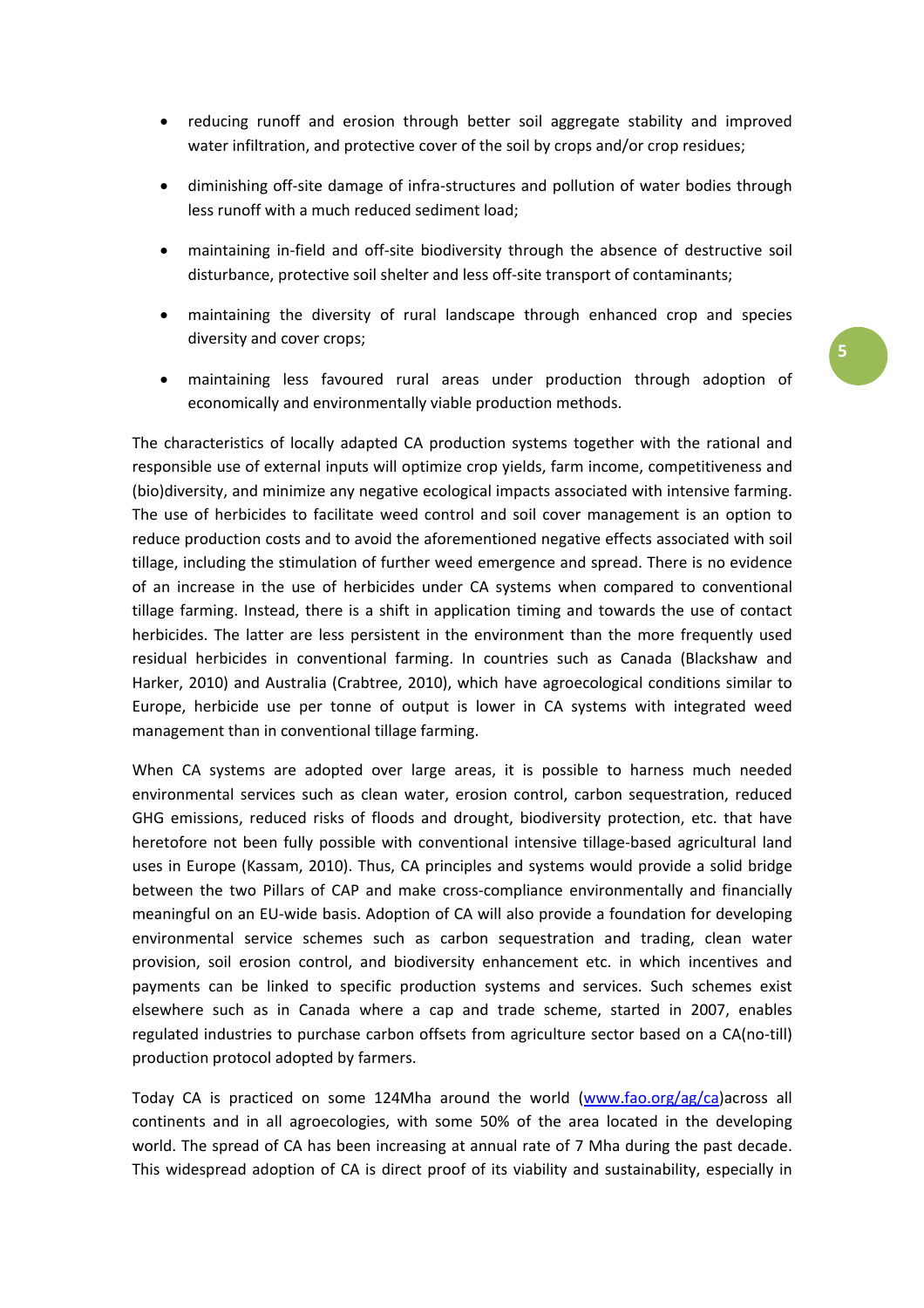some South American countries where there is no subsidy support for primary producers, and where CA is used on more than 60% of the arable land. In addition, the fact that CA is successfully applied under very different climate conditions strongly indicates that there is great potential for the adoption of CA principles on a Europe-wide basis. Since its foundation in 1999 the European Conservation Agriculture Federation (ECAF) has lobbied for the widespread adoption of CA in its 15 member countries. Its main objective is to integrate CA as the basic principle in mainstream agriculture in Europe including EU member states. At the same time, other tillage‐based production systems such as horticulture, organic farming, agroforestry, irrigated flooded rice, would equally benefit from adopting these principles. In some EU countries, notably Spain, Finland, and France, moderate success has been achieved other member states lag far behind in terms of CA adoption. The reasons are manifold and range from the cultural entrenchment of soil tillage over the wrongly perceived need for increased herbicide inputs to the missing recognition of CA as an overall framework for sustainable production systems and for sustainable production intensification.

ECAF actively participated in the discussion and development of the Soil Thematic Strategy. The implementation of the Soil Framework Directive was supposed to promote the adoption of CA throughout Europe. Unfortunately, it was blocked by a few member states. Now, ECAF will attempt to inform stakeholders during the revision process of the CAP, in order to obtain recognition and administrative and political support for the concept of Conservation Agriculture as a sustainable crop production system capable meeting the wide ranging objectives of CAP 2020.

### **References**:

Blackshaw, R. E. and Harker, K. N. 2010.Evolution of Effective and Economic Weed Control. In: Lindwall W. and Sonntag, B. (eds.). Landscapes Transformed: The History of Conservation Tillage and Direct Seeding. 141‐148. Knowledge Impact in Society, Saskatoon, Saskatchewan.

Crabtree, B. 2010. Weed control is superior with no-till. In: Crabtree, B. (ed.). Search for Sustainability with No‐Till Bill in Dryland Agriculture. 27‐36. Beckenham, W.A.: Crabtree Agricultural Consulting.

Kassam, A., Friedrich, T. and Derpsch, R. 2010.Conservation Agriculture in the 21st Century: A Paradigm of Sustainable Agriculture. Proceedings of the European Congress on Conservation Agriculture: Towards Agro‐Environmental Climate and Energetic Sustainability. Madrid, 19‐68.